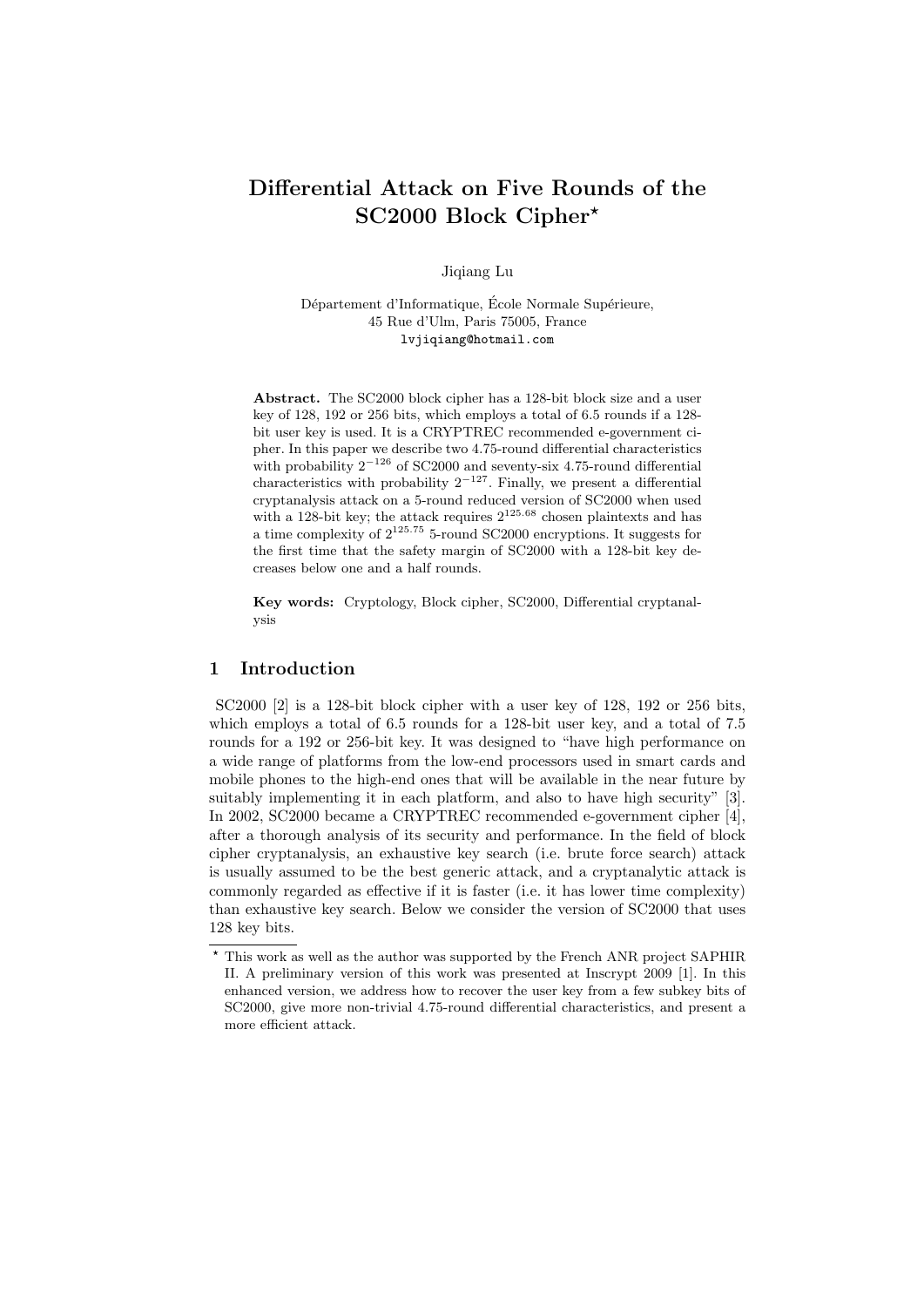| Attack Type         | Rounds Data | Time |                                                                           | Source                       |
|---------------------|-------------|------|---------------------------------------------------------------------------|------------------------------|
| Boomerang attack    | 3.5         |      | $2^{67}$ ACPC $2^{116.74}$ Encryptions <sup>†</sup>                       |                              |
| Rectangle attack    | 3.5         |      | $2^{84.6}$ CP $2^{116.74}$ Encryptions <sup>†</sup>                       |                              |
| Linear attack       | 4.5         |      | $\sqrt{2^{104.3} \text{ KP} \cdot 2^{121.33} \text{Eneryptions}}$         | $\left[12\right]$            |
| Differential attack | 4.5         |      | $\sqrt{2^{111} \text{ CP}}$ $2^{118.33}$ Encryptions <sup>†</sup>         | [6]                          |
|                     | 4.5         |      | $\sqrt{2^{104} \text{ CP}}$ $2^{121.33}$ Encryptions <sup>†</sup>         | $\left\lceil 12\right\rceil$ |
|                     | 5           |      | $\sqrt{2^{125.68} \text{ CP } 2^{125.75} \text{ Encryption} }$ This paper |                              |

*†*: The complexity is for obtaining the user key by using Property 1 in Section 3 of this paper*.*

The SC2000 designers first analysed the security of SC2000 against differential cryptanalysis [5] as well as certain other cryptanalytic techniques. In 2001, Raddum and Knudsen [6] presented a differential attack on 4.5-round SC2000, which is based on two 3.5-round differential characteristics with probabilities 2 *<sup>−</sup>*<sup>106</sup> and 2*<sup>−</sup>*<sup>107</sup>, respectively. In 2002, by exploiting a few short differentials with large probabilities, Biham et al. [7] presented boomerang [8,9] and rectangle [10] attacks on 3.5-round SC2000, following the work described in [11]. In the same year, Yanami et al. [12] described a 2-round iterative differential characteristic with probability 2<sup>−58</sup>, and obtained a 3.5-round differential char-<br>characteristic with probability 2<sup>−58</sup>, and obtained a 3.5-round differential characteristic with probability 2*<sup>−</sup>*<sup>101</sup> by concatenating the 2-round differential twice and then removing the first half round; finally they presented a differential attack on 4.5-round SC2000 with a time complexity smaller than that of the attack of Raddum and Knudsen. Yanami et al. also presented linear [13] attacks on 4.5-round SC2000. The attacks on 4.5-round SC2000 are the best previously published cryptanalytic results on SC2000 in terms of the numbers of attacked rounds.

We note that these published cryptanalytic attacks on  $SC2000$  retrieved only a few subkey bits of SC2000, and they did not address how to recover the user key. As SC2000 uses a very complicated key schedule algorithm, it seems tough to recover the user key from a few subkey bits. However, in this paper we find that there is an efficient way to do so in certain circumstances; more importantly, we describe two 4.75-round differential characteristics with probability 2*<sup>−</sup>*<sup>126</sup> and seventy-six 4.75-round differential characteristics with probability 2*<sup>−</sup>*<sup>127</sup>, building on the two-round iterative differential characteristic with probability 2*<sup>−</sup>*<sup>58</sup> of Yanami et al. Finally, using some of these 4.75-round differential characteristics we present a differential cryptanalysis attack on 5-round SC2000, faster than an exhaustive key search. The attack is the first published attack on 5-round SC2000. Table 1 sumarises both the previous and our new cryptanalytic results on SC2000, where ACPC, CP and KP respectively refer to the required numbers of adaptive chosen plaintexts and ciphertexts, chosen plaintexts, and known plaintexts.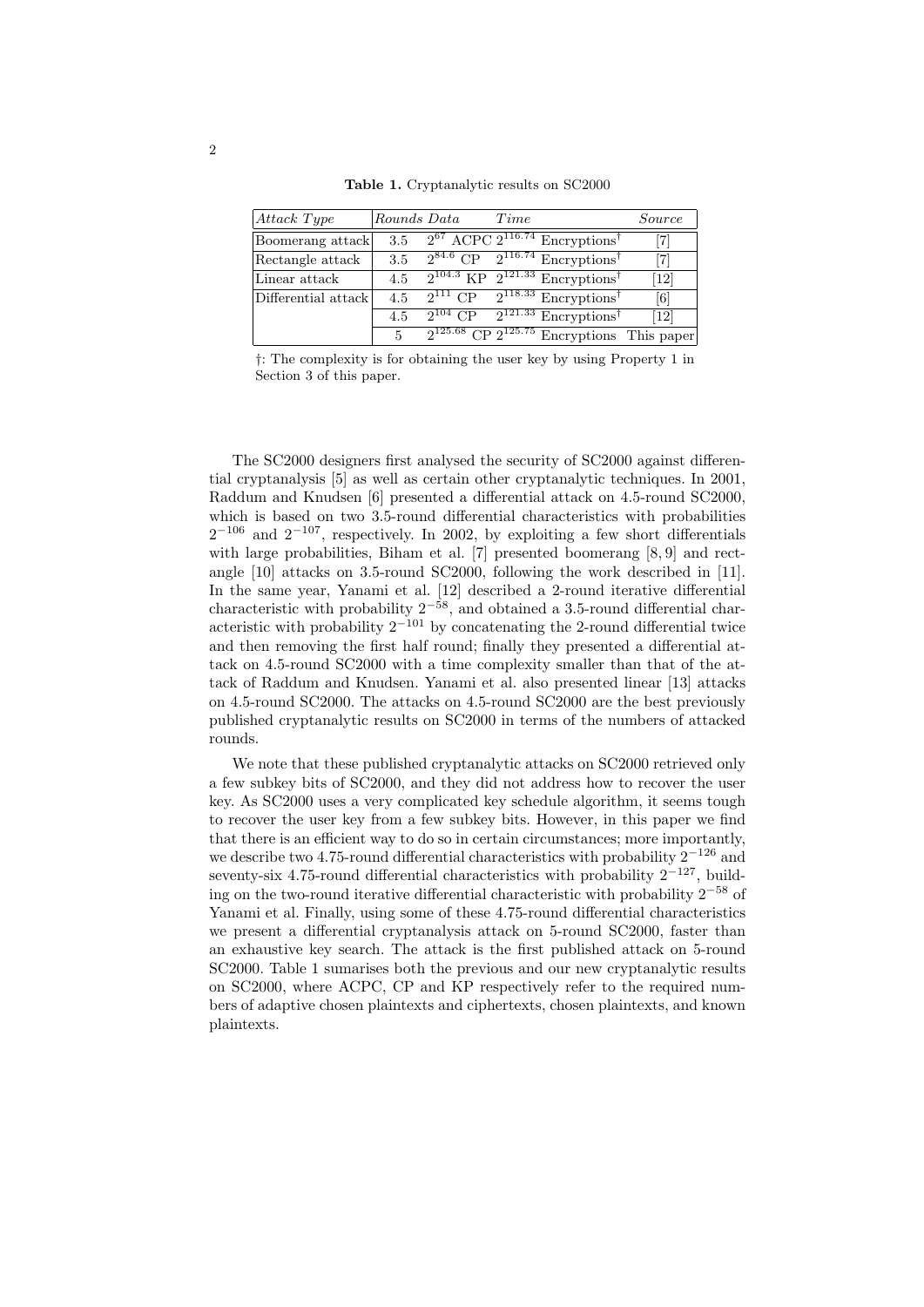The remainder of this paper is organised as follows. In the next section, we give the notation, and describe the SC2000 block cipher and differential cryptanalysis. In Section 3, we discuss how to recover the user key from a few subkey bits of SC2000. In Section 4, we give the 4.75-round differential characteristics. In Section 5, we present our differential attack on 5-round SC2000. Section 6 concludes the paper.

# **2 Preliminaries**

In this section we give the notation used throughout this paper, and then briefly describe the SC2000 block cipher and differential cryptanalysis.

#### **2.1 Notation**

In all descriptions we assume that the bits of a *n*-bit value are numbered from 0 to *n*<sup>−1</sup> from left to right, the most significant bit is the 0-th bit, a number without a prefix expresses a decimal number, and a number with prefix 0*x* expresses a hexadecimal number. We use the following notation.

- *⊕* bitwise logical exclusive OR (XOR) operation
- *∧* bitwise logical AND operation
- $\boxplus$  addition modulo  $2^{32}$
- $\Box$  subtraction modulo  $2^{32}$
- $\boxtimes$ multiplication modulo 2<sup>32</sup>
- ≪ left rotation of a bit string
- $|x|$  the largest integer that is less than or equal to x
- *◦* functional composition. When composing functions X and Y, X *◦* Y denotes the function obtained by first applying X and then applying Y
- *◃▹* exchange of the left and right halves of a bit string
- $\overline{X}$  bitwise logical complement of a bit string  $\overline{X}$

# **2.2 The SC2000 Block Cipher**

SC2000 takes as input a 128-bit plaintext. For simplicity, we describe the plaintext *P* as four 32-bit words  $(d, c, b, a)$ . The following three elementary functions *I*, *B* and *R* are used to define the SC2000 round function; as shown in Fig. 1 the round function of SC2000 is made up of two *I* functions, one *B* function and two *R* functions.

- **–** The *I* function: the bitwise logical XOR (*⊕*) operation of the 128-bit input with a 128-bit round subkey of four 32-bit words.
- **–** The *B* function: a non-linear substitution, which applies the same 4 *×* 4 Sbox  $S_4$  32 times in parallel to the input. For a 128-bit input  $(d', c', b', a')$ , the output  $(d'', c'', b'', a'')$  is obtained in the following way:  $(d_k'', c_k'', b_k'', a_k'') =$  $S_4(d'_k, c'_k, b'_k, a'_k)$ , where  $X_k$  is the k-th bit of the word  $X$   $(0 \le k \le 31)$ .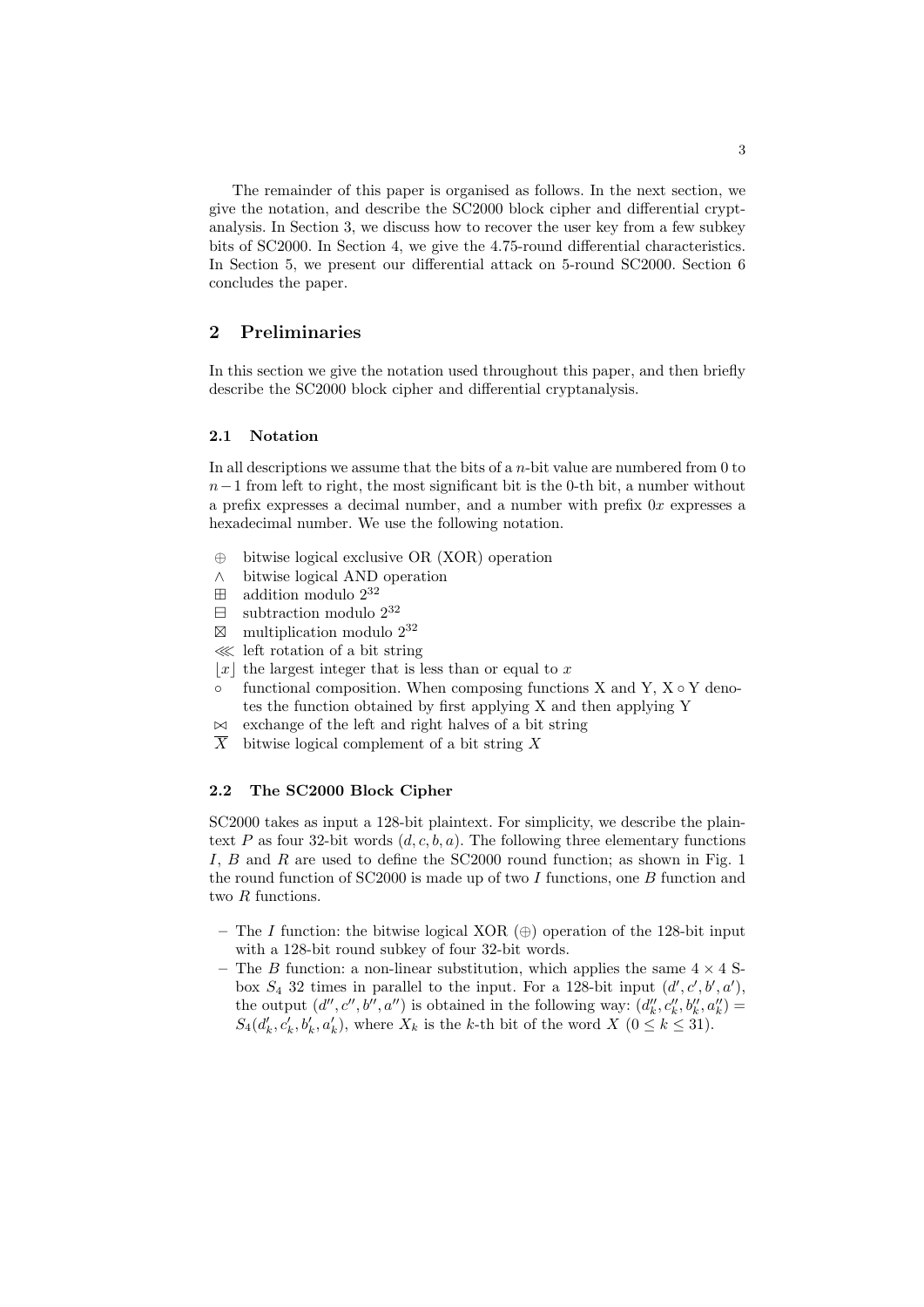

**Fig. 1.** The round function of SC2000

**–** The *R* function: a substitution-permutation Feistel structure, which consists of three subfunctions *S*, *M* and *L*. Each of the right two 32-bit words of the input to the  $R$  function is divided into 6 groups containing  $6, 5, 5, 5$ , 5 and 6 bits, respectively. These six groups are then passed sequentially through the *S* function, consisting of two  $6 \times 6$  S-boxes  $S_6$  and four  $5 \times 5$ S-boxes  $S_5$ , and the linear  $M$  function that consists of thirty-two 32-bit words  $(M[0], \dots, M[31])$ . Given an input *a*, the output of the *M* function is defined as  $a_0 \times M[0] \oplus \cdots \oplus a_{31} \times M[31]$ . The outputs of the two M functions are then input to the *L* function. For a 64-bit input  $(a^*, b^*)$  the output of the *L* function is defined as  $((a^* \land mask) \oplus b^*, (b^* \land \overline{mask}) \oplus a^*),$ where *mask* is a constant (and *mask* is the complement of *mask*). Two masks 0*x*55555555 and 0*x*33333333 are used in SC2000, in the even and odd rounds, respectively. Finally, the output of the *L* function is XORed with the left two 32-bit words of the input to the *R* function, respectively. We denote the *L* and *R* functions with mask  $0x555555555$  as  $L_5$  and  $R_5$ , respectively, and the *L* and *R* functions with mask 0x33333333333 as  $L_3$  and  $R_3$ , respectively.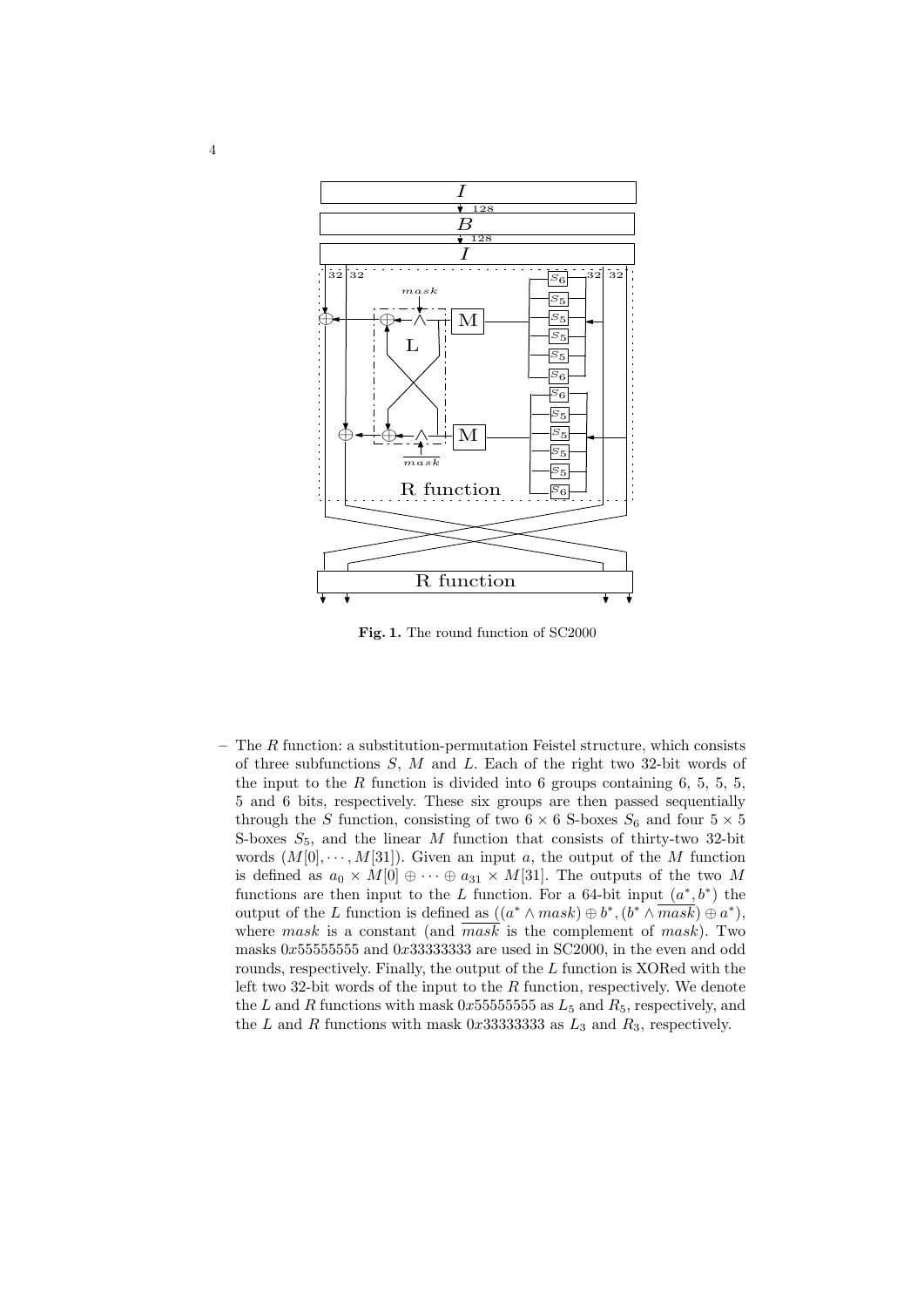SC2000 (with a 128-bit key) uses a total of fourteen 128-bit subkeys  $K_l^i$ ,  $(0 \leq i \leq 6, l = 0, 1)$ , all derived from a user key of four 32-bit words long  $(uk[0], uk[1], uk[2], uk[3])$ . The key schedule is as follows; the intermediate-key generation function and the extended-key generation function are shown pictorially in Fig. 2.



**Fig. 2.** Intermediate-key and extended-key generation functions

1. Generate 12 intermediate keys  $ik_a[i], ik_b[i], ik_c[i], ik_d[i]$  by the intermediatekey generation function,  $(i = 0, 1, 2)$ :

 $ik_a[i] = M(S((M(S(uk[0])) \boxplus M(S(4 \times i))) \oplus (M(S(uk[1])) \boxplus (i+1))))$ ,  $ik_b[i] = M(S((M(S(uk[2])) \boxplus M(S(4 \times i+1))) \oplus (M(S(uk[3])) \boxplus (i+1))))$  $ik_c[i] = M(S((M(S(uk[0])) \boxplus M(S(4 \times i+2))) \oplus (M(S(uk[1])) \boxplus (i+1))))$  $ik_d[i] = M(S((M(S(uk[2])) \boxplus M(S(4 \times i+3))) \oplus (M(S(uk[3])) \boxplus (i+1))))$ .

2. Generate 56 extended keys  $ek[j]$  by the extended-key generation function,  $(j = 0, 1, \dots, 55)$ :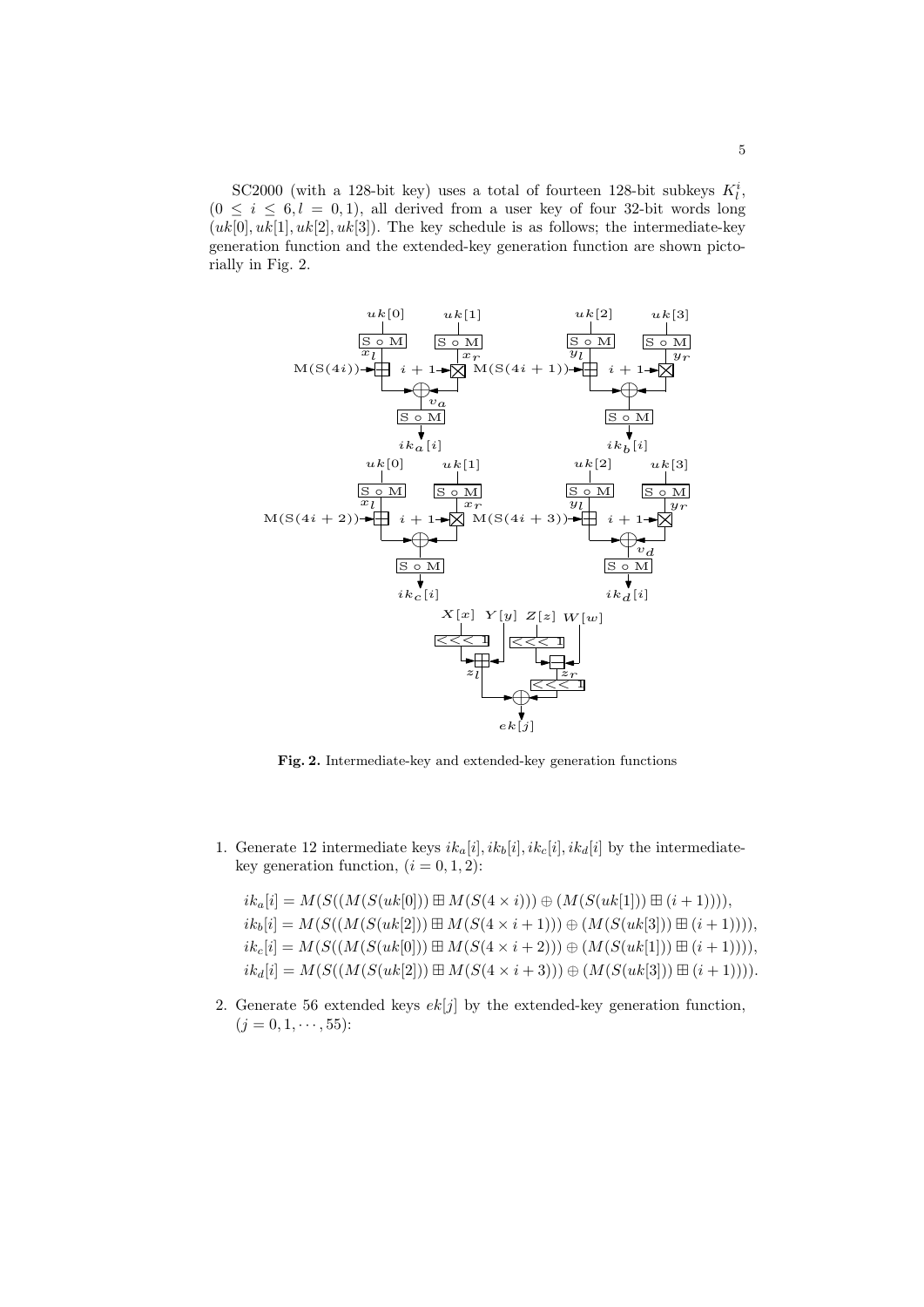$- s = j \mod 9;$  $- t = (j + \lfloor \frac{j}{36} \rfloor) \mod 12;$ **–** *X* = *Order*[0][*t*]*, Y* = *Order*[1][*t*]*, Z* = *Order*[2][*t*]*, W* = *Order*[3][*t*];  $- x = Index[0][s], y = Index[1][s], z = Index[2][s], w = Index[3][s];$ **–** *ek*[*j*] = ((*X*[*x*] ≪ 1) *Y* [*y*]) *⊕* (((*Z*[*z*] ≪ 1)  *W*[*w*]) ≪ 1), where  $s, t, X, Y, Z, W, x, y, z, w$  are variables,

$$
Order[4][12] = \begin{pmatrix} ik_a & ik_b & ik_c & ik_d & ik_b & ik_c & ik_d & ik_b & ik_c & ik_d \\ ik_b & ik_a & ik_d & ik_c & ik_d & ik_a & ik_b & ik_d & ik_c & ik_b & ik_a \\ ik_c & ik_d & ik_a & ik_b & ik_d & ik_c & ik_b & ik_a & ik_b & ik_a & ik_c \\ ik_d & ik_c & ik_b & ik_a & ik_b & ik_d & ik_c & ik_d & ik_a & ik_b \end{pmatrix},
$$

and

$$
Index[4][9] = \begin{pmatrix} 0 & 1 & 2 & 0 & 1 & 2 & 0 & 1 & 2 \\ 0 & 1 & 2 & 1 & 2 & 0 & 2 & 0 & 1 \\ 0 & 1 & 2 & 0 & 1 & 2 & 0 & 1 & 2 \\ 0 & 1 & 2 & 1 & 2 & 0 & 2 & 0 & 1 \end{pmatrix}.
$$

3.  $K_l^i = (ek[8i+4l], ek[8i+4l+1], ek[8i+4l+2], ek[8i+4l+3]).$ 

The full 6.5-round encryption procedure of SC2000 can be described as:  $I_{K_0^0} \circ$  $B\circ I_{K^0_1}\circ R_5\bowtie R_5\circ I_{K^1_0}\circ \stackrel{\circ}{B}\circ I_{K^1_1}\circ R_3\bowtie R_3\circ I_{K^2_0}\circ B\circ I_{K^2_1}\circ R_5\bowtie R_5\circ I_{K^3_0}\circ \stackrel{K_0}{B}\circ$  $I_{K^3_1}\circ R_3 \bowtie R_3 \circ I_{K^4_0}\circ B \circ I_{K^4_1}\circ R_5 \bowtie R_5 \circ I_{K^5_0}\circ B \circ I_{K^5_1}\circ R_3 \bowtie R_3 \circ I_{K^6_0}\circ B \circ I_{K^6_1}.$ Note that we refer to the first round as Round 0.

We write  $K_l^i$  for the subkey used in the *l*-th *I* function of Round *i*, and write  $K_{l,j}^i$  for the *j*-th bit of  $K_l^i$ , where  $0 \le i \le 6, l = 0, 1, 0 \le j \le 127$ . We number the 32  $S_4$  S-boxes in a *B* function from 0 to 31 from left to right.

#### **2.3 Differential Cryptanalysis**

Differential cryptanalysis was introduced in 1990 by Biham and Shamir [14]; it was the first cryptanalytic method more effective than an exhaustive key search to be proposed for the full DES [15] block cipher [5]. A similar method was used a little earlier by Murphy [16] to analyse the FEAL block cipher [17].

Differential cryptanalysis takes advantage of how a specific difference in a pair of inputs of a cipher can affect a difference in the pair of outputs of the cipher, where the pair of outputs are obtained by encrypting the pair of inputs using the same key. The notion of difference can be defined in several ways; the most widely discussed is with respect to the XOR operation. The difference between the inputs is called the input difference, and the difference between the outputs of a function is called the output difference. The combination of the input difference and the output difference is called a differential. The probability of a differential is defined as follows.

**Definition 1.** *Suppose* **E** *is an n-bit block cipher and*  $K \in \{0,1\}^k$  *is a key for* **E***. If x* and *y* are *n*-bit blocks, then the probability of the differential  $(x, y)$  for **E***, written ∆x → ∆y, is defined to be*

$$
\Pr_{\mathbf{E}_{k}}(\Delta x \to \Delta y) = \Pr_{P \in \{0,1\}^n}(\mathbf{E}_{k}(P) \oplus \mathbf{E}_{k}(P \oplus x) = y).
$$

6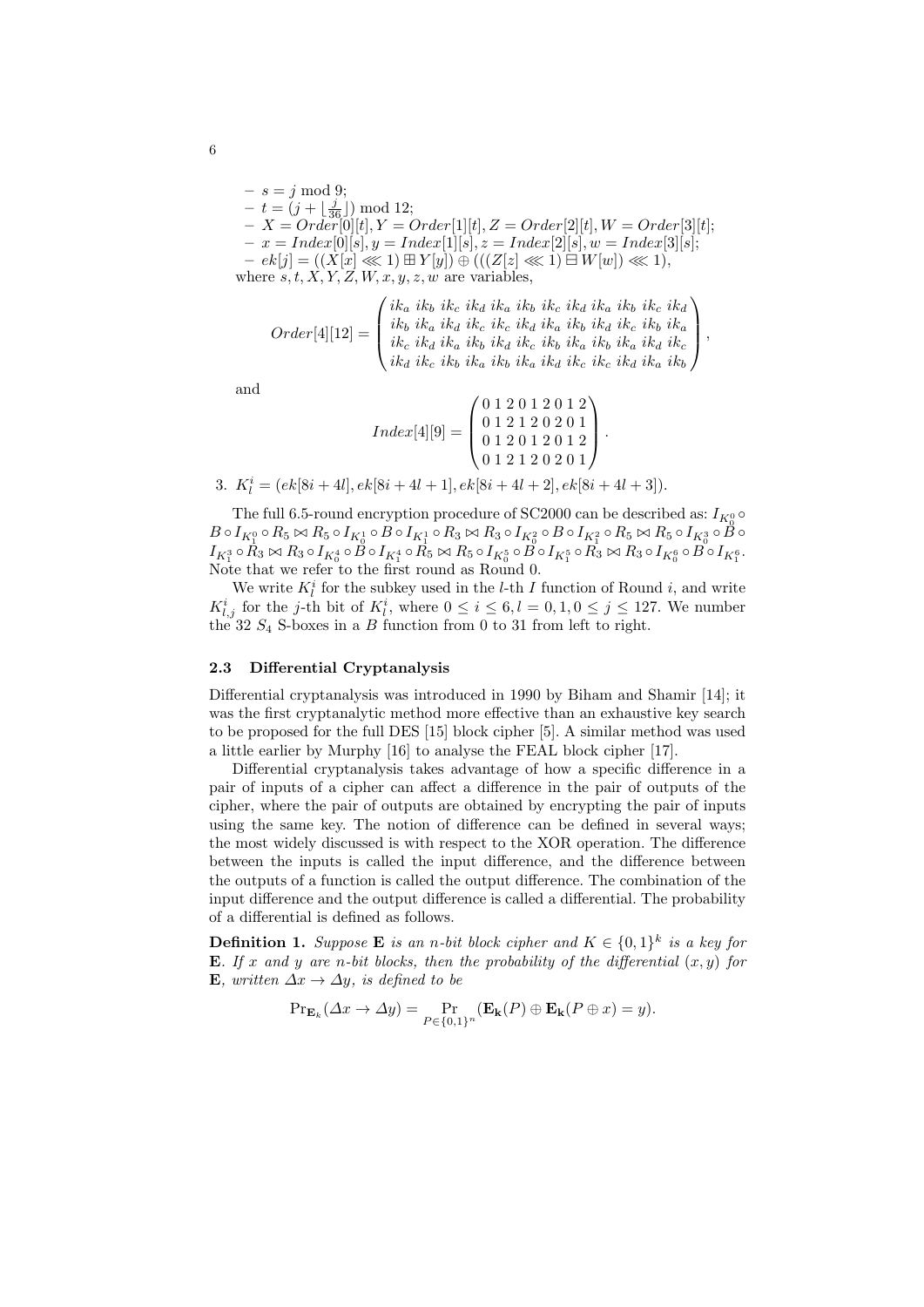The following result follows trivially from Definition 1:

**Proposition 1.** *If* **E** *is an n-bit block cipher, and*  $K \in \{0,1\}^k$  *is a key for* **E**, *and x and y are n-bit blocks, then*

$$
\Pr_{\mathbb{E}_k}(\Delta x \to \Delta y) = \frac{|\{P|\mathbb{E}_k(P) \oplus \mathbb{E}_k(P \oplus x) = y, P \in \{0,1\}^n\}|}{2^n}.
$$

For a random function, the expected probability of a differential for any pair  $(x, y)$  is 2<sup>−*n*</sup>. Therefore, if Pr<sub>**E**<sup>*k*</sup></sub>( $\Delta x$  →  $\Delta y$ ) is larger than 2<sup>−*n*</sup>, we can use the differential to distinguish  $\mathbf{E}_k$  from a random function, given a sufficient number of chosen plaintext pairs.

Proposition 1 gives the accurate probability values of a differential from a theoretical point of view. However, it is usually hard to apply it to a block cipher with a large block size in reality, for example,  $n = 64$  or 128 which is currently being widely used, and even harder when the differential operates on many rounds of the cipher. In practice, a multi-round differential is usually obtained by concatenating a few one-round differentials, and the probability of the multi-round differential is regarded as the product of the probabilities of the one-round differentials under the following Assumption 1.

#### **Assumption 1** *The round keys are independent and uniformly distributed.*

Assumption 1 connotes that the involved rounds are treated as independent. Usually, the round keys are actually dependent, being generated from a global user key under the key schedule algorithm of the cipher. As mentioned in [18], this is "most often not exactly the case, but as often it is a good approximation".

In 2008, Selçuk [20] formulated the success probability of a differential cryptanalysis attack, as follows.

**Theorem 1 (from [20]).** *For a differential attack on m key bits that uses a differential with probability p and N plaintext-ciphertext pairs and ranks the correct m*-bit key value among the top *r* out of the  $2^m$  possible key values, if  $p_r$  is *the average probability that a given key value is suggested by a randomly chosen pair with the input difference, then under the assumption that the counters for the* 2 *<sup>m</sup> possible key values are independent and are identically distributed for all wrong key values, the success probability of the attack, denoted by PS, is.*

$$
P_S = \Phi(\frac{\sqrt{\mu \times S_N} - \Phi^{-1}(1 - 2^{-v})}{\sqrt{S_N + 1}}),
$$

*where*  $\mu = p \times N$ *,*  $S_N = \frac{p}{p_r}$ *,*  $v = m - \log_2^r$ *, and*  $\Phi(\cdot)$  *is the cumulative distribution function of the standard normal distribution.*

# **3 How to Recover the User Key from a Few Subkey Bits of SC2000**

In this section we discuss how to recover the user key when a few subkey bits of SC2000 are given.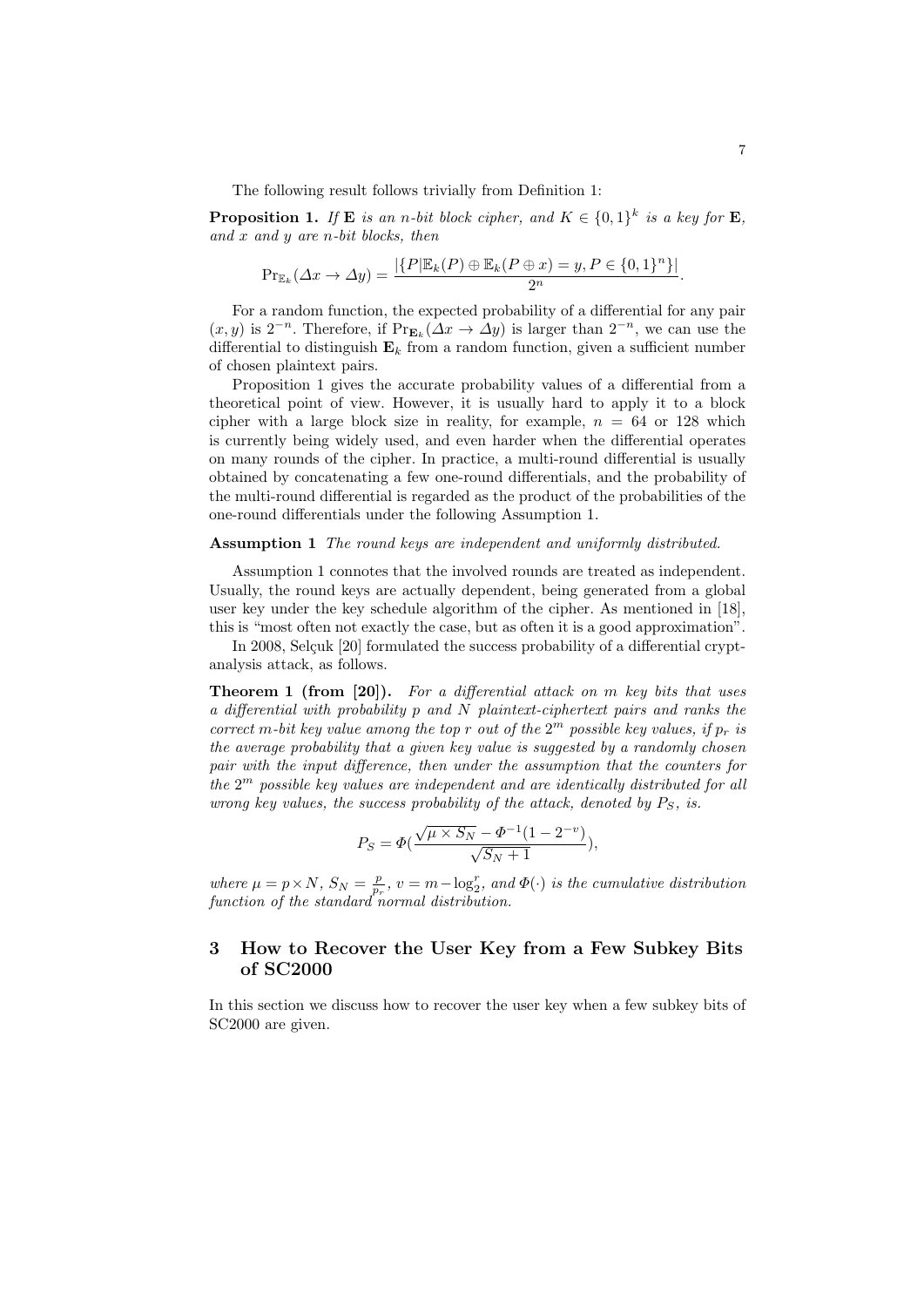In general, a successful differential attack can reveal a few subkey bits of the attacked cipher, and a step after that is to deduce the user key from the subkey bits obtained. This can be easily done by exhaustive search when the cipher has such a key schedule that its constituent operations are invertible, e.g., the DES [15] and AES [21] block ciphers, but nevertheless it is tough for SC2000 — We cannot invert the operations for computing a round subkey to get the corresponding user key. None of the previously published works has addressed this problem, and Raddum and Knudsen mentioned in [6]: "The strong key schedule in SC2000 prevents us from actually breaking 4.5 rounds by searching exhaustively for the remaining 96 bits in the first or last round key".

We assume that the time complexity of a SC2000 encryption/decryption is evaluated by the numbers of *B* and *S* operations, and the time complexity of a computation of the key schedule is evaluated by the number of *S* operations. An optimised computation of the key schedule involves a minimum of 16 *S* operations, and a one-round SC2000 encryption/decryption involves 1 *B* operation and 4 *S* operations. Thus, a computation of the key schedule is not negligible compared with an encryption/decryption, and from the designers' performance evaluation in [2] we know that it takes more time than a full-round encryption/decryption.

It looks like that every subkey bit of SC2000 depends on the entire 128 bits of the user key. The seemingly only solution is to try each of the  $2^{128}$  possible values for the user key, and we check whether it can generate the obtained subkey bits by the key schedule of SC2000; if so, then we further test it with trial encryptions using one or more known plaintext-ciphertext pairs, and if it passes this test then the trial value is very likely to be the correct key value. This solution requires a negligible memory complexity and has a time complexity of  $2^{128}$  computations for the extened key(s) containing the concerned subkey bits. An alternative solution is to precompute and maintain a table of the concerned subkey bits for all the  $2^{128}$  possible values of the user key, and given the obtained subkey bits, we can find out the possible key values by looking up in the table; the correct key value can be further identified with a trial encryption. This solution requires a  $2^{128}$  128-bit memory, which is also very costly. However, we find that there exists a better way in certain circumstances, and our result is given as follows.

**Property 1** *For a q-round SC2000 with 128 key bits*  $(1 \leq q \leq 6.5)$ *, if an extended key ek*[*·*] *whose intermediate-key inputs X*[*·*]*, Y* [*·*] *belong to the set*  $\{ik_a[\cdot], ik_c[\cdot]\}$  or  $\{ik_b[\cdot], ik_d[\cdot]\}$  and h other subkey bits are known  $(h \ge 0)$ , then *the correct value for*  $(uk[0], uk[1], uk[2], uk[3])$  *can be obtained with an expected time complexity of approximately*  $(5 \times 2^{96} + 4 \times \lfloor 2^{96-h} \rfloor)$  *S operations and*  $\lfloor 2^{96-h} \rfloor$ *q-round SC2000 encryptions (provided that a known plaintext-ciphertext pair is available).*

**Proof.** Without loss of generality, we assume that *ek*[51] and *h* bits of *ek*[50] are given, here  $0 \leq h \leq 32$ . Observe that the intermediate-key inputs for  $ek[51]$  are  $X[0] = ik_a[0], Y[2] = ik_c[2], Z[0] = ik_d[0], W[2] = ik_b[2],$  and thus  $X[0], Y[2] \in$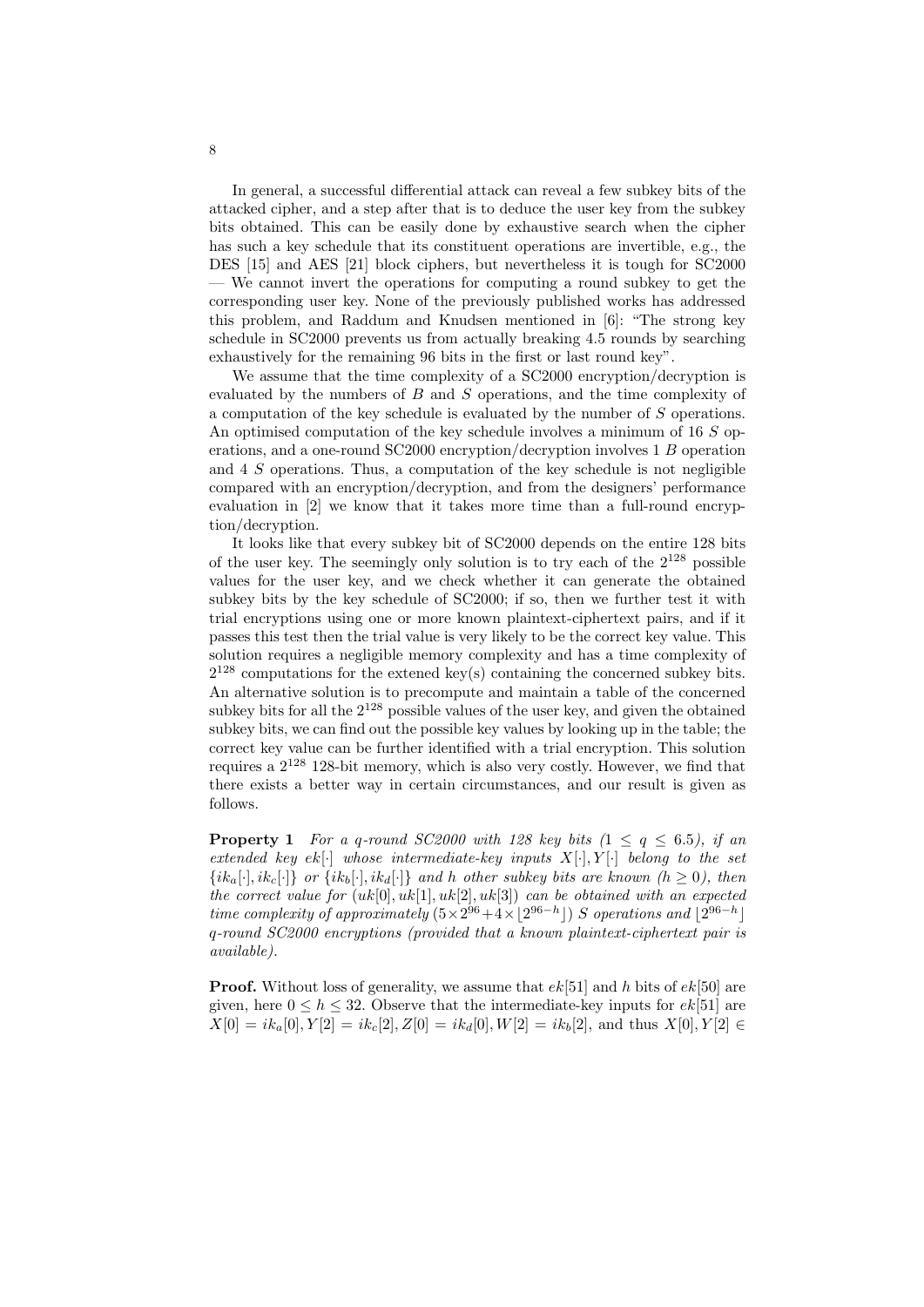$\{ik_a[\cdot], ik_c[\cdot]\}$ . Let us consider the following algorithm for obtaining the correct value for  $(uk[0], uk[1], uk[2], uk[3])$ .

1. Define six 32-bit constants  $c_0, c_1, \dots, c_5$ , six unknown 32-bit constants  $x_l, x_r$ ,  $y_l, y_r, z_l, z_r$  and two 32-bit variables  $v_a, v_d$ , (see Fig. 2).

$$
c_0 = M(S(0)), c_1 = M(S(10)), c_2 = M(S(3)),
$$
  
\n
$$
c_3 = M(S(9)), c_4 = M(S(2)), c_5 = M(S(11)),
$$
  
\n
$$
x_l = M(S(uk[0])), x_r = M(S(uk[1])),
$$
  
\n
$$
y_l = M(S(uk[2])), y_r = M(S(uk[3])),
$$
  
\n
$$
z_r = (ik_a[0] \ll 1) \boxplus ik_c[2], z_l = (ik_d[0] \ll 1) \boxplus ik_b[2].
$$

- 2. Guess a value for  $z_l$ , then compute  $z_r = (z_l \oplus ek[51]) \lll 1$ , and perform the following two sub-steps in parallel.
	- (a) Guess a value for  $ik_a[0]$ , compute  $v_a = S^{-1}(M^{-1}(ik_a[0]))$ , and do as follows.
		- i. Guess a value for  $x_l$ , and compute  $x_r = (x_l \boxplus c_0) \oplus v_a$ .
		- ii. Check whether  $(x_l, x_r)$  meets the following condition  $(1)$ :

$$
(ik_a[0] \lll 1) \boxplus M(S((x_l \boxplus c_1) \oplus (x_r \boxtimes 3))) = z_l. \tag{1}
$$

If not, repeat Step  $2(a)-(i)$  with another guess for  $x<sub>l</sub>$ , (repeat the above step if all the possible guesses are tested in a step).

(b) Guess a value for  $ik_d[0]$ , compute  $v_d = S^{-1}(M^{-1}(ik_d[0]))$ , and do as follows.

i. Guess a value for  $y_l$ , and compute  $y_r = (y_l \boxplus c_2) \oplus v_d$ .

ii. Check whether  $(y_l, y_r)$  meets the following condition  $(2)$ :

$$
M(S((y_l \boxplus c_3) \oplus (y_r \boxtimes 3))) \boxplus z_r = (ik_d[0] \lll 1). \tag{2}
$$

If not, repeat Step  $2(b)$ -(i) with another guess for  $y_l$ , (repeat the above step if all the possible guesses are tested in a step).

- 3. For each value  $(x_l, x_r)$  passing Step 2(a)-(ii) and each value  $(y_l, y_r)$  passing Step 2(b)-(ii), check whether the resulting value for  $(x_l, x_r, y_l, y_r)$  can produce a match with the given *h* bits of *ek*[50]. If so, execute Step 4 with the value for  $(x_l, x_r, y_l, y_r)$ ; otherwise, repeat Step 2 with another guess.
- 4. For the value  $(x_l, x_r, y_l, y_r)$  passing Step 3, compute

$$
uk[0] = S^{-1}(M^{-1}(x_l)), uk[1] = S^{-1}(M^{-1}(x_r)),
$$
  

$$
uk[2] = S^{-1}(M^{-1}(y_l)), uk[3] = S^{-1}(M^{-1}(y_r)),
$$

and then test  $(uk[0], uk[1], uk[2], uk[3])$  with a trial encryption using a known plaintext-ciphertex pairt. If it yields the correct correspondence, output it as the correct value, and terminate the algorithm; otherwise, discard it and repeat Step 2(b)-(i) with another guess for  $y_l$ .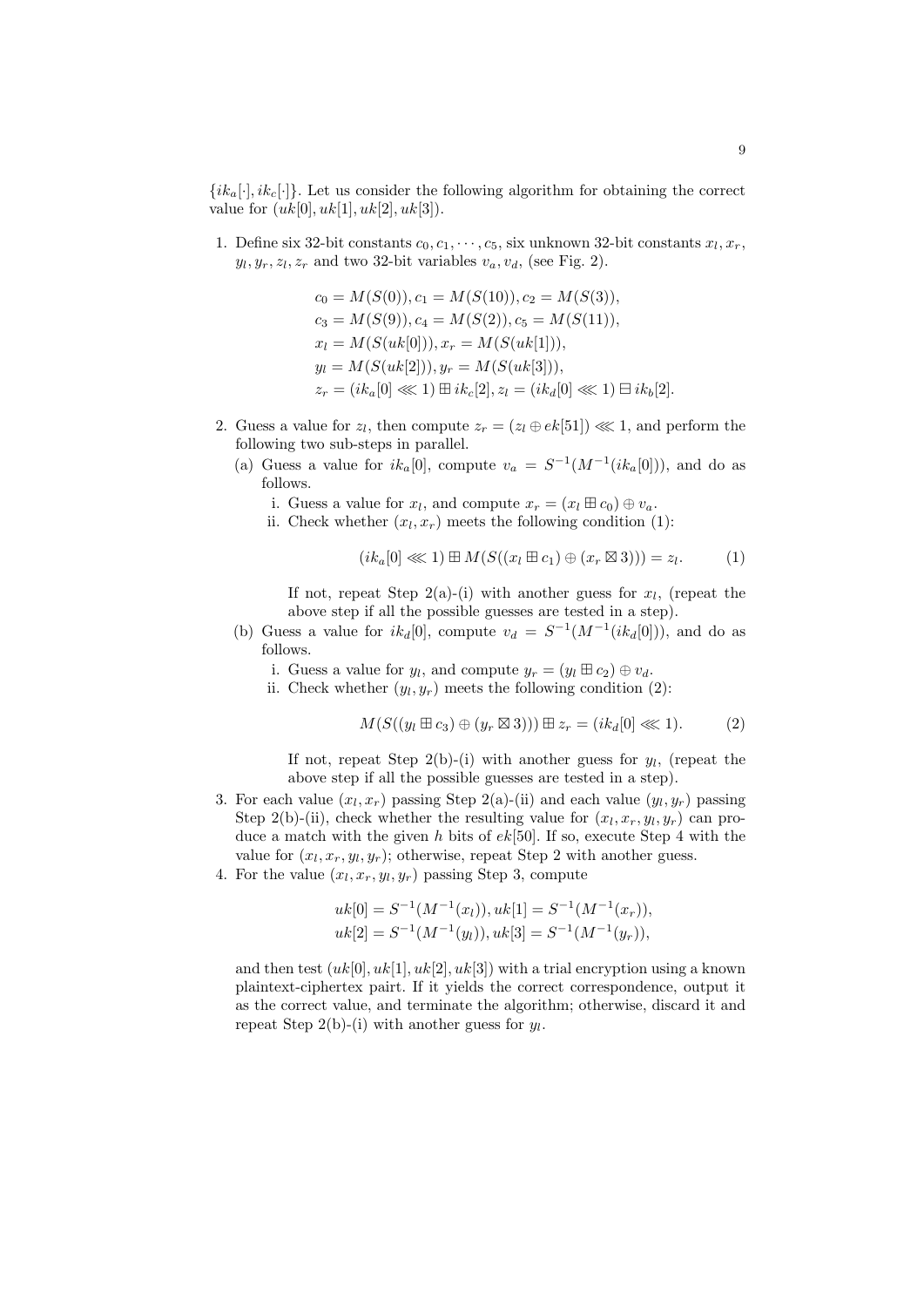The algorithm requires a negligible memory. For each guess of  $(z_l, ik_a[0])$ in Step 2(a), it is expected that there is only  $1 = 2^{32} \times 2^{-32}$  value for  $(x_l, x_r)$ meeting condition (1); and for each guess of  $(z_l, ik_d[0])$  in Step 2(b), it is expected that there is only  $1 = 2^{32} \times 2^{-32}$  value for  $(y_l, y_r)$  meeting condition (2). Thus, it is expected that there are  $2^{32} \times 2^{32} \times 2^{32} = 2^{96}$  possible values for  $(x_l, x_r, y_l, y_r)$ in Step 3. On average,  $2^{96} \times 2^{-h} = 2^{96-h}$  possible values for  $(x_l, x_r, y_l, y_r)$  will pass Step 3. Step 2(a) has a computational complexity of approximately  $2^{32}$   $\times$  $2^{32} \times 2^{32} = 2^{96}$  *S* operations, and so is Step 2(b). Step 3 has a computational complexity of approximately  $2^{32} \times 2^{32} \times 2^{32} \times 4 = 2^{98}$  *S* operations. Step 4 has a computational complexity of approximately  $2^{96-h} \times 4 = 2^{98-h} S^{-1}$  operations and 2<sup>96</sup>*−<sup>h</sup>* trial encryptions. Since Steps 2(a) and 2(b) are executed in parallel, the algorithm has a total time complexity of approximately  $2^{96} + 2^{98} + 2^{98-h} =$  $(5 + 2^{2-h}) \times 2^{96}$  *S* operations and  $2^{96-h}$  *q*-round SC2000 encryptions.

The result follows trivially when we observe that if  $h > 96$  there is no need to do a trial encryption in Step 4.  $\square$ 

Note that Property 1 is mainly due to the observation that the left two intermediate-key inputs for *ek*[*·*] are dependent on a different set of 64 user-key bits from the right two intermediate-key inputs.

We now apply Property 1 to some previously published cryptanalytic results on SC2000:

- **–** Biham et al.'s boomerang and rectangle attacks on 3.5-round SC2000 [7] retrieved 10 bits for each of the eight extended keys  $ek[0], ek[1], ek[2], ek[3]$ ,  $ek[28], ek[29], ek[30], ek[31].$  After a simple analysis, we know that each of *ek*[28]*, ek*[29]*, ek*[30]*, ek*[31] meets the condition that the intermediate-key inputs  $X[\cdot], Y[\cdot]$  belong to the set  $\{ik_a[\cdot], ik_c[\cdot]\}$  or  $\{ik_b[\cdot], ik_d[\cdot]\}$ . Thus, we have  $2^{22}$  possible values for each of the four extended keys and  $h = 70$  in this attack, and it is expected to take approximately  $5 \times 2^{96} \times 2^{22} \times \frac{1}{4} \times \frac{1}{3} \approx 2^{116.74}$ 3.5-round SC2000 encryptions to obtain the user key from the 80 subkey bits.
- **–** Raddum and Knudsen's differential attack on 4.5-round SC2000 [6] retrieved 8 bits for each of the eight extended keys  $ek[0], ek[1], ek[2], ek[3], ek[36], ek[37]$ , *ek*[38]*, ek*[39], a total of 64 subkey bits. Among the eight extended keys, only  $ek[39]$  meets the condition that the intermediate-key inputs  $X[\cdot], Y[\cdot]$  belong to the set  $\{ik_a[\cdot], ik_c[\cdot]\}$  or  $\{ik_b[\cdot], ik_d[\cdot]\}$ . Thus, there are  $2^{24}$  possible values for  $ek[39]$  and  $h = 56$  in this attack, so it is expected to take approximately  $5 \times 2^{96} \times 2^{24} \times \frac{1}{4} \times \frac{1}{4} \approx 2^{118.33}$  4.5-round SC2000 encryptions to obtain the user key from the 64 subkey bits.
- **–** Yanami et al.'s differential attack on 4.5-round SC2000 [12] retrieved 5 bits for each of the eight extended keys  $ek[0], ek[1], ek[2], ek[3], ek[36], ek[37]$ , *ek*[38]*, ek*[39], and their linear attacks on 4.5-round SC2000 retrieved 5 bits for each of the eight extended keys  $ek[0], ek[1], ek[2], ek[3], ek[36], ek[37], ek[38]$ , *ek*[39] or for each of the four extended keys *ek*[36]*, ek*[37]*, ek*[38]*, ek*[39]. Similarly, we learn that it is expected to take approximately  $5 \times 2^{96} \times 2^{27} \times \frac{1}{4} \times \frac{1}{4} \approx$  $2^{121.33}$  4.5-round SC2000 encryptions to obtain the user key from the 40 or 20 subkey bits (where  $h = 35$  or 15).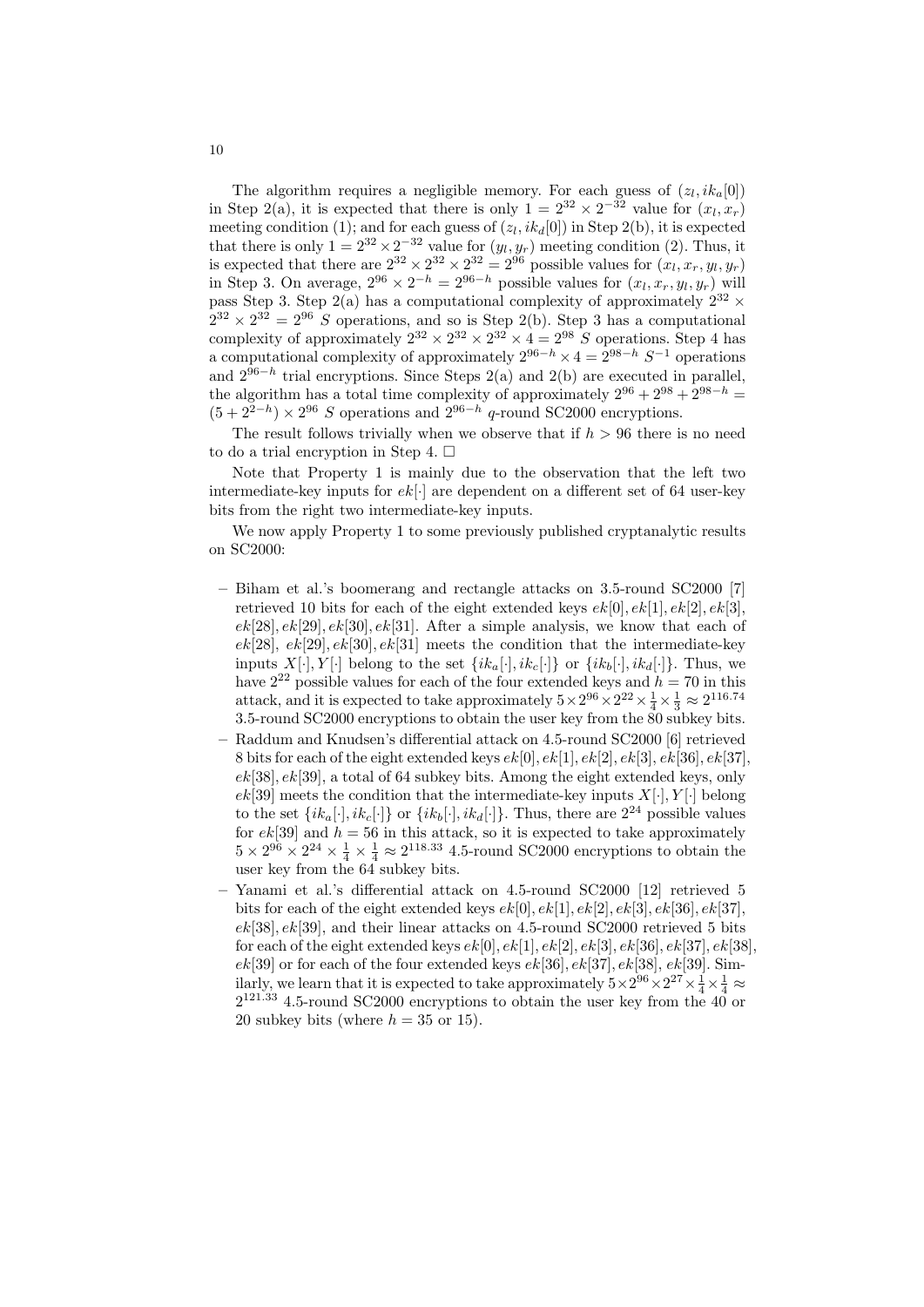# **4 4.75-Round Differential Characteristics of SC2000**

In this section we describe the 4.75-round differential characteristics.



**Fig. 3.** A 4.75-round differential characteristic with probability  $2^{-126}$ 

## **4.1 2-Round Iterative Differential Characteristic of Yanami et al.**

In 2002, Yanami et al. [12] described the results of a search over all the possible two-round iterative differential characteristics with only one active *S* function in every round for any two consecutive rounds  $I \circ B \circ I \circ R_5 \bowtie R_5 \circ I \circ B \circ I \circ R_3 \bowtie$ *R*3. Their result is that the best two-round iterative differential characteristic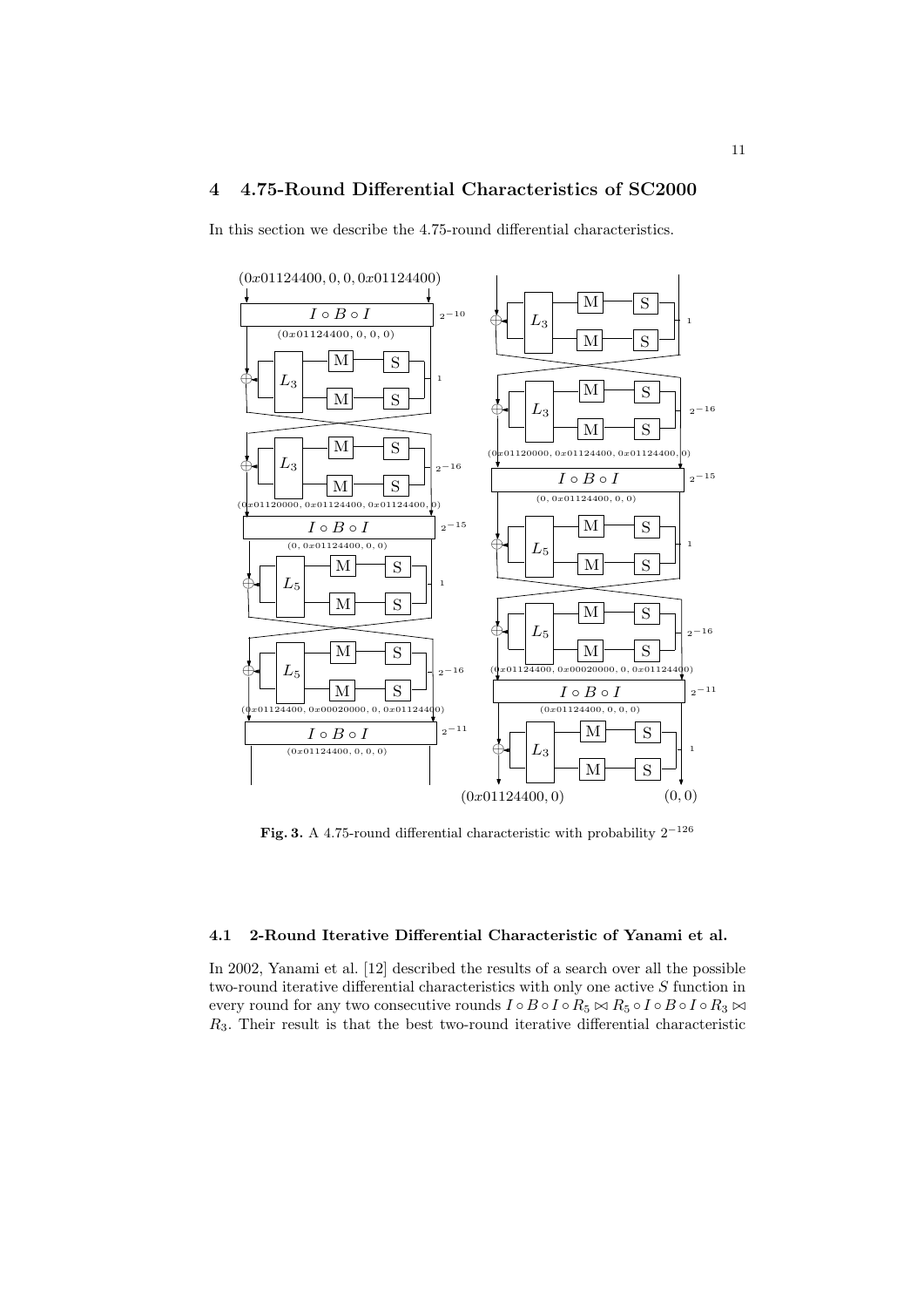(i.e. that with the highest probability) is  $(\alpha, \beta, \beta, 0) \rightarrow (\alpha, \beta, \beta, 0)$  with probability  $2^{-58}$ :  $(\alpha, \beta, \beta, 0) \stackrel{I \circ B \circ I/2^{-15}}{\longrightarrow} (0, \beta, 0, 0) \stackrel{R_5 \bowtie R_5/2^{-16}}{\longrightarrow} (\beta, \gamma, 0, \beta) \stackrel{I \circ B \circ I/2^{-11}}{\longrightarrow}$  $(\beta, 0, 0, 0)$   $\stackrel{R_3 \bowtie R_3/2^{-16}}{\longrightarrow}$   $(\alpha, \beta, \beta, 0)$ , where  $\alpha = 0x01120000, \beta = 0x01124400$  and  $\gamma = 0x00020000$ .

#### **4.2 The 4.75-Round Differential Characteristics**

As a result, we can obtain a 4-round differential characteristic  $(\alpha, \beta, \beta, 0) \rightarrow$  $(\alpha, \beta, \beta, 0)$  with probability  $2^{-116}$  by concatenating the above two-round iterative differential twice. It is essential to try to exploit an efficient (i.e. with a relatively high probability) differential operating over more than four rounds in order to break more rounds of SC2000. However, this 4-round differential cannot be extended to a differential characteristic operating over more than four rounds with a probability larger than  $2^{-128}$ , as appending even a half round  $R_3 \bowtie R_3$ at the beginning will cost a probability of 2*<sup>−</sup>*<sup>16</sup> and appending a *B* function at the end will cost at least a probability of 2*<sup>−</sup>*<sup>13</sup> .

Nevertheless, observe that from the above two-round iterative differential characteristic it follows that two-round iterative differential characteristic  $(\beta, \gamma, 0, 0)$ *β*)  $\rightarrow$  ( $\beta, \gamma, 0, \beta$ ) for any two consecutive rounds  $I \circ B \circ I \circ R_3 \bowtie R_3 \circ I \circ R_4$  $B \circ I \circ R_5 \bowtie R_5$  also holds with a probability of  $2^{-58}$ :  $(\beta, \gamma, 0, \beta) \stackrel{I \circ B \circ I/2^{-11}}{\longrightarrow}$  $(\beta,0,0,0) \stackrel{R_3 \bowtie R_3/2^{-16}}{\longrightarrow} (\alpha,\beta,\beta,0) \stackrel{I \circ B \circ I/2^{-15}}{\longrightarrow} (0,\beta,0,0) \stackrel{R_5 \bowtie R_5/2^{-16}}{\longrightarrow} (\beta,\gamma,0,\beta).$  It might seem counter-intuitive at first, but there is a major difference between this and the previous iterative 2-round differential characteristic: we can append a 0.75-round differential characteristic  $(\beta, \gamma, 0, \beta) \stackrel{I \circ B \circ I \circ R_3}{\rightarrow} (\beta, 0, 0, 0)$  with a probability of 2*<sup>−</sup>*<sup>11</sup> at the end of this differential characteristic! Therefore, we can obtain a 4.75-round differential characteristic  $(\beta, \gamma, 0, \beta) \rightarrow (\beta, 0, 0, 0)$  with probability 2*<sup>−</sup>*<sup>127</sup>. Further, by changing the input difference to the difference  $(\beta, 0, 0, \beta)$  we can get a 4.75-round differential characteristic with probability  $2^{-126}$ :  $(\beta, 0, 0, \beta) \rightarrow (\beta, 0, 0, 0)$ , and this 4.75-round differential characteristic is depicted in Fig. 3. Additionally, by changing the output difference of the last *B* function of the 4.75-round differential characteristic with probability 2<sup>−126</sup> to ( $\theta$ ,  $\phi$ , 0, 0), where  $\theta = 0x01104400$  and  $\phi = 0x00020000$ , we get another 4.75round differential characteristic with probability  $2^{-126}$ :  $(\beta, 0, 0, \beta) \rightarrow (\theta, \phi, 0, 0)$ . When we change the output difference for only one of the four active S-boxes  $(7,11,17,21)$  in the last *B* function of the two 4.75-round differential characteristics with probability  $2^{-126}$  to a value in  $\{0x4, 0xC\}$ , we get a total of sixteen 4.75-round differential characteristics with probability 2*<sup>−</sup>*<sup>127</sup>. We denote by **Θ** the set of the output differences of the two 4.75-round differential characteristics with probability 2*<sup>−</sup>*<sup>126</sup> and the sixteen 4.75-round differential characteristics with probability 2*<sup>−</sup>*<sup>127</sup>. Note that when we change the input difference for only one of the five active  $S_4$  S-boxes in the first  $B$  function of the two 4.75-round differential characteristics with probability 2*<sup>−</sup>*<sup>126</sup> to a value in *{*0*x*1*,* 0*x*2*,* 0*x*6*,* 0*x*7*,* 0*xD,* 0*xF}*, we get sixty additional 4.75-round differential characteristics with probability 2*<sup>−</sup>*<sup>127</sup>. The differential distribution table of the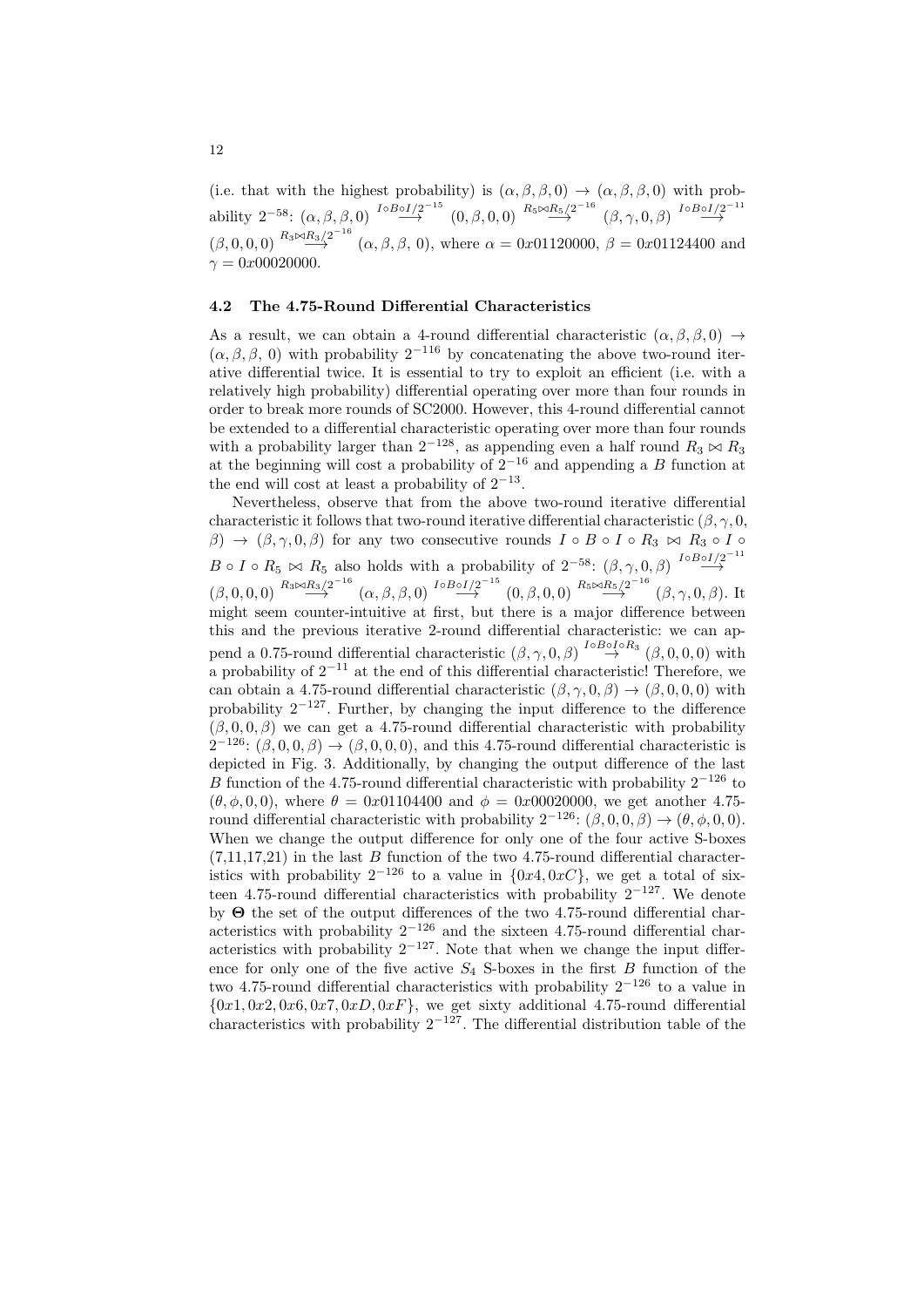$S_4$  S-box is given in [12], and the differential distribution table of the  $S_5$  S-box is shown in Table 2 in Appendix A. (The characteristics do not make an active  $S_6$  S-box, so we do not give its differential distribution table.)

In a natural way, we might try to find a better differential characteristic on greater than four rounds by first exploiting short differentials with similar structures and then concatenating them, for the above 4.75-round differential obtained from the two-round iterative differential is just a special case among these. Motivated by this idea, we perform a computer search over all the possible differentials for such one round  $R \bowtie R \circ I \circ B \circ I$  with only one R function active and the right two 32-bit input differences and one of the left two 32 bit input differences being zero; moreover, in order to ensure that the resulting differential is capable of being concatenated with itself, we also require that the right two 32-bit output words and one of the left two 32-bit output words have a zero difference. Surprisingly, we find that the differential characteristics  $(\beta,0,0,0) \stackrel{R_3 \bowtie R_3 \circ I \circ B \circ I}{\longrightarrow} (0,\beta,0,0)$  and  $(0,\beta,0,0) \stackrel{R_5 \bowtie R_5 \circ I \circ B \circ I}{\longrightarrow} (\beta,0,0,0)$  in the above two-round iterative differential are the best (i.e. with the highest probabilities) among those with the same forms, respectively. Our search for other similar forms gives no better result.

## **5 Differential Attack on 5-Round SC2000**

In this section, we present a differential cryptanalysis attack on the following 5 rounds of SC2000 when used with a 128-bit key:  $I_{K_0^1} \circ B \circ I_{K_1^1} \circ R_3 \bowtie R_3 \circ$  $I_{K^2_0}\circ B\circ I_{K^2_1}\circ R_5\Join R_5\circ I_{K^3_0}\circ B\circ I_{K^3_1}\circ R_3\Join R_3\circ I_{K^4_0}\circ B\circ I_{K^4_1}\circ R_5\Join$  $R_5 \circ I_{K_0^5} \circ B \circ I_{K_1^5} \circ R_3 \bowtie R_3 \circ I_{K_0^6}.$ <sup>1</sup>

## **5.1 Preliminary Results**

First observe that the output differences in **Θ** have a constant zero value in 54 bit positions of the left half and have a zero value in the 64 bit positions of the right half. Among the remaining 10 bit positions of the left half, there are a total of 18 possible values, corresponding to the 18 output differences in **Θ**; we denote by **Γ** the set of the 18 possible values. The left half of an output difference in **Θ** will become the right half of the output difference after the following  $R_3 \circ I_{K_0^6}$ operation.

On the other hand, having known the 128-bit difference after the  $I_{K_0^6}$  function for a ciphertext pair, we only need to guess the 64 subkey bits  $(K_{0,64}^6, \ldots, K_{0,127}^6)$ of  $K_0^6$  to check whether this pair could produce an expected difference just before the adjacent  $R_3$  function. In our case, for a candidate difference whose right half is equal to the left half of one difference in **Θ**, we only need to guess at most the 40 subkey bits  $(K_{0,70}^6, \dots, K_{0,89}^6, K_{0,102}^6, \dots, K_{0,121}^6)$  corresponding to the eight  $S_5$  S-boxes in the adjacent  $R_3$  function to determine whether a ciphertext pair with a candidate difference could produce one of the output differences of the eighteen 4.75-round differential characteristics.

 $1$  Strictly speaking, this is a little more than 5 rounds.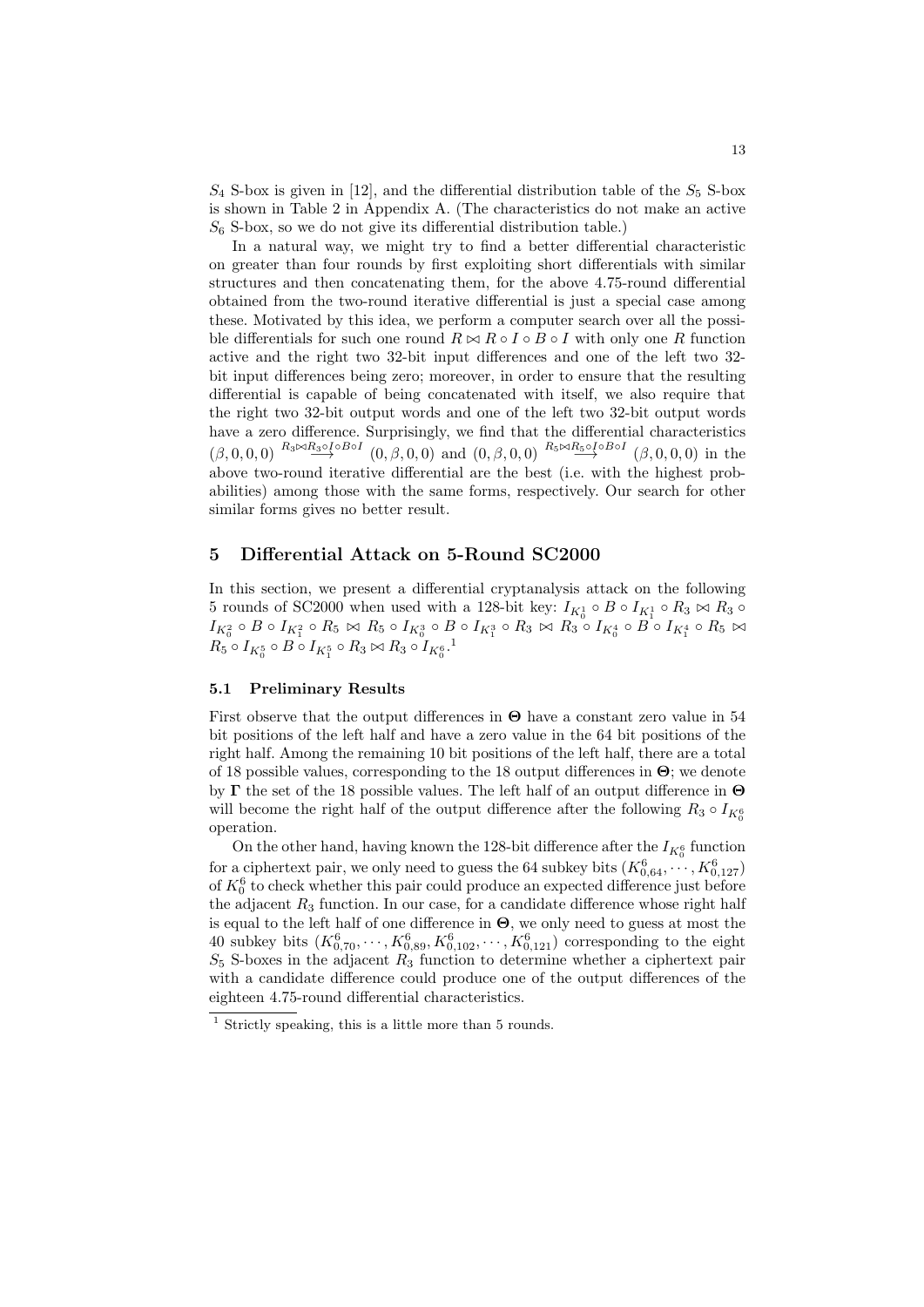#### **5.2 Attack Procedure**

By using the eighteen 4.75-round differential characteristics with input difference  $(\beta, 0, 0, \beta)$ , we can mount a differential attack on the 5-round SC2000. The attack procedure is as follows.

- 1. Initialize  $2^{40}$  counters for the  $2^{40}$  possible values of the 40 subkey bits  $(K_{0,70}^6, \dots, K_{0,89}^6, K_{0,102}^6, \dots, K_{0,121}^6)$  in the  $I_{K_0^6}$  function.
- 2. Choose  $2^{124.68}$  plaintext pairs with difference  $(\beta, 0, 0, \beta)$ . In a chosen-plaintext attack scenario, obtain the corresponding ciphertexts for every plaintext pair, and do as follows.
	- (a) Check whether the ciphertext pair has a zero difference in the following 54 bit positions of the right half: (0, 1, *· · ·*, 6, 8,*· · ·*, 10, 12, 13, 15, 16, 18, *· · ·*, 20, 22, *· · ·*, 38, 40, *· · ·*, 42, 44, 45, 47, 48, 50, *· · ·*, 52, 54, *· · ·*, 63). If so, execute Step 2(b); otherwise, discard it.
	- (b) Check whether the ciphertext pair has a difference belonging to **Γ** in the 10 bit positions (7, 11, 14, 17, 21, 39, 43, 46, 49, 53) of the right half. If so, execute Step 2(c); otherwise, discard it.
	- (c) For each possible value of the 40 subkey bits, partially decrypt the ciphertext pair through the  $I_{K_0^6}$  function and the eight  $S_5$  S-boxes in the adjacent *R*<sup>3</sup> operation, compute the 64-bit difference just after the *L*<sup>3</sup> operation in the *R*<sup>3</sup> operation, then XOR it with the left 64-bit difference of the ciphertext pair, and finally check whether the resultant 64-bit difference is zero. If so, increase 1 to the counter corresponding to the possible value for the 40 subkey bits.
- 3. For the values of  $(K_{0,70}^6, \dots, K_{0,89}^6, K_{0,102}^6, \dots, K_{0,121}^6)$  corresponding to the 2 *r* counters with the top 2*<sup>r</sup>* numbers, (a specific value of *r* will be given below), compute possible values for *ek*[51], and apply the algorithm in Section 3 to find the correct user key.

### **5.3 Complexity Analysis**

The attack requires  $2^{125.68}$  chosen plaintexts, and requires about  $2^{40}$  bytes of memory, used for the  $2^{40}$  counters. It is expected that  $2^{124.68} \times 2^{-54} = 2^{70.68}$ ciphertext pairs pass the condition in Step 2(a), and  $2^{70.68} \times \frac{18}{2^{10}} \approx 2^{64.85}$  ciphertext pairs pass the condition in Step 2(b). The time complexity of Step 2 is dominated by the partial decryptions in Step 2(c), which is approximately  $2 \times 2^{64.85} \times 2^{40} \times \frac{1}{2} \times \frac{1}{5} \approx 2^{102.53}$  5-round SC2000 encryptions.

The signal-to-noise ratio for the attack is  $\frac{2 \times 2^{-126} + 16 \times 2^{-127}}{18 \times 2^{-128}}$  ≈ 2<sup>1.15</sup>. In Step 2(b), there are  $2^{124.68} \times (2 \times 2^{-126} + 16 \times 2^{-127}) \approx 16$  right ciphertext pairs for the correct key guess.

As mentioned in Section 3, the extended key *ek*[51] meets the condition that the intermediate-key inputs  $X[\cdot]$ ,  $Y[\cdot]$  belong to the set  $\{ik_a[\cdot], ik_c[\cdot]\}$ . For each possible value of  $(K_{0,102}^6, \dots, K_{0,121}^6)$ , there are  $2^{12}$  possible values for  $ek[51]$ , because of 12 unknown bits  $(K_{0,96}^6, \dots, K_{0,101}^6, K_{0,121}^6, \dots, K_{0,127}^6)$ .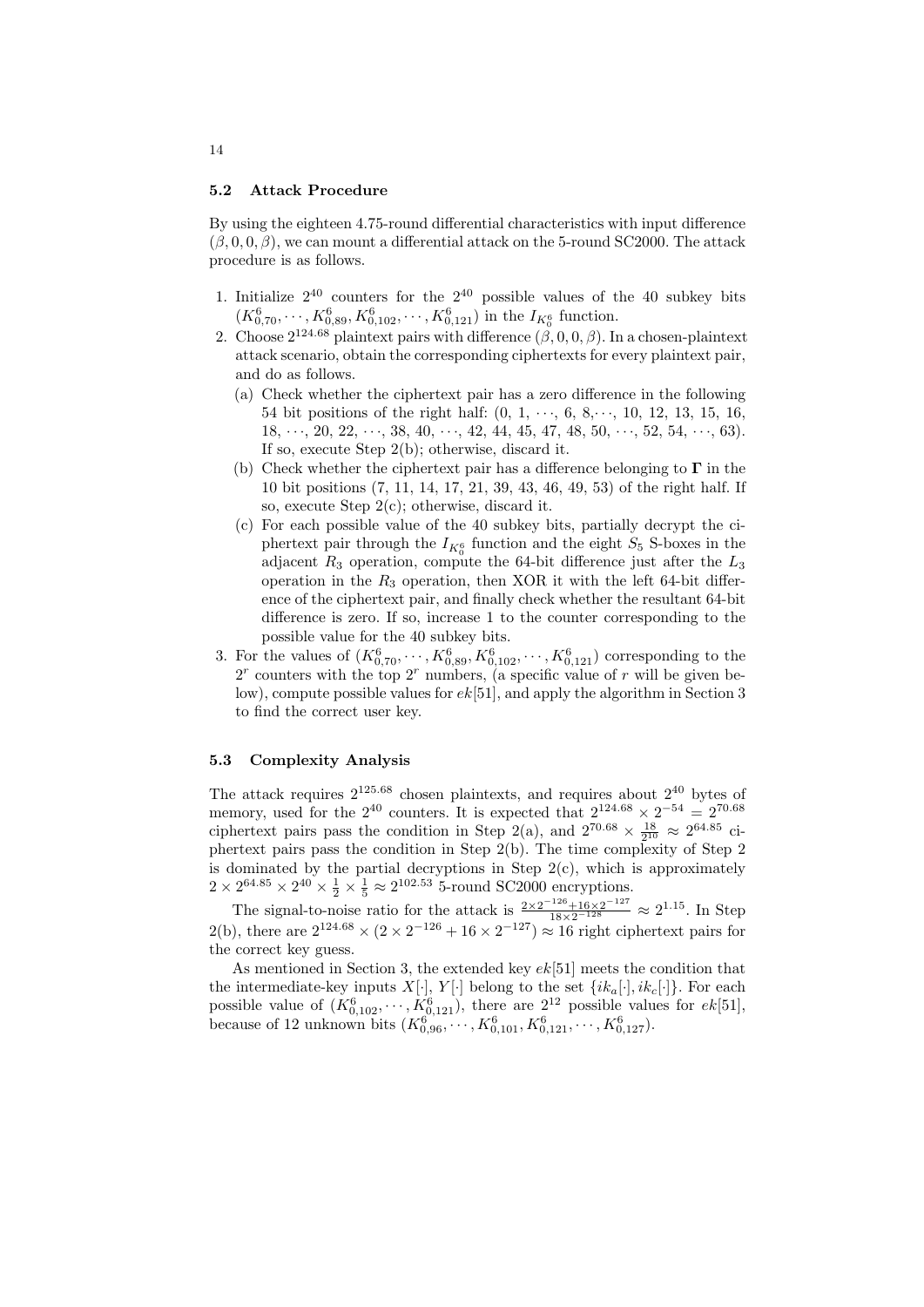When we set  $r = 15$ , there are at most  $2^{15}$  values for  $(K_{0,102}^6, \dots, K_{0,121}^6)$ among the  $2^{15}$  values for  $(K_{0,70}^6, \dots, K_{0,89}^6, K_{0,102}^6, \dots, K_{0,121}^6)$  in Step 3. As a consequence, there are  $2^{15} \times 2^{12} = 2^{27}$  possible values for  $ek[51]$ , and there is a 20-bit filtering condition (i.e.,  $\frac{1}{2^{20}}$ ) in Step 2(c) of the algorithm given in Section 3. So by Property 1 we learn that Step 3 has an expected time complexity of approximately  $2^{27} \times [(5 \times 2^{96} + 4 \times 2^{96-20}) \times \frac{1}{4} \times \frac{1}{5} + 2^{96-20}] \approx 2^{121}$  5round SC2000 encryptions. Therefore, the attack has a total time complexity of approximately  $2^{125.68} + 2^{121} \approx 2^{125.74}$  5-round SC2000 encryptions and has a success probability of *Φ*(  $\frac{\sqrt{16 \times 2^{1.15} - \Phi^{-1}(1 - 2^{-(40-15)})}}{\sqrt{2^{1.15} + 1}}$   $\approx 62\%$  by Theorem 1.

Letting  $r = 30$ , we have at most  $2^{20}$  values for  $(K_{0,102}^6, \dots, K_{0,121}^6)$  among the  $2^{30}$  values for  $(K_{0,70}^6, \dots, K_{0,89}^6, K_{0,102}^6, \dots, K_{0,121}^6)$ ; and for each of the  $2^{20}$ values of  $(K_{0,102}^6, \dots, K_{0,121}^6)$ , on average there are  $2^{10}$  values for  $(K_{0,70}^6, \dots,$  $K_{0,89}^6$ ). Thus, there are  $2^{32}$  possible values for  $ek[51]$ , and there is a 10-bit filtering condition (i.e.,  $\frac{2^{10}}{2^{20}}$  $\frac{2^{20}}{2^{20}}$  in Step 2(c) of the algorithm given in Section 3. Hence, Step 3 has an expected time complexity of approximately  $2^{32} \times [(5 \times 2^{96} + 4 \times 2^{96-10}) \times \frac{1}{4} \times \frac{1}{5} + 2^{96-10}] \approx 2^{126}$  5-round SC2000 encryptions. Therefore, the attack has a total time complexity of approximately  $2^{125.68} + 2^{126} \approx 2^{126.85}$  5-round SC2000 encryptions, with a success probability of *Φ*(  $\frac{\sqrt{16 \times 2^{1.15} - \Phi^{-1}(1 - 2^{-(40-30)})}}{\sqrt{2^{1.15} + 1}}$  ) ≈ 94.5%. Moreover, we can expect there are  $2^{15}$  possible values for  $(K_{0,70}^6, \dots, K_{0,89}^6)$  and 2<sup>15</sup> possible values for  $(K_{0,102}^6, \dots, K_{0,121}^6)$ , then there are  $2^{15} \times 2^{12} = 2^{27}$  possible values for  $ek[51]$ , and there is a 5-bit filtering condition (i.e.,  $\frac{2^{15}}{2^{20}}$ ) in Step 2(c) of the algorithm in Section 3. Thus, Step 3 has an expected time complexity of approximately  $2^{27} \times [(5 \times 2^{96} + 4 \times 2^{96-5}) \times \frac{1}{4} \times \frac{1}{5} + 2^{96-5}] \approx 2^{121.21}$  5-round SC2000 encryptions, and the attack has a total time complexity of approximately  $2^{125.68} + 2^{121.21} \approx 2^{125.75}$  5-round SC2000 encryptions, with a success probability of 94*.*5%.

## **6 Conclusions**

SC2000 is one of the CRYPTREC e-Government Recommended Ciphers, which has a total of 6.5 rounds if a 128-bit key is used. In this paper we have described a few 4.75-round differential characteristics with a probability of larger than 2*<sup>−</sup>*<sup>128</sup> . Finally, we have presented a differential attack on 5-round SC2000 when used with 128 key bits. The presented attack is theoretical, like most cryptanalytic attacks on block ciphers; anyway, from a cryptanalytic view it suggests for the first time that the safety margin of SC2000 with a 128-bit key decreases within one and a half rounds.

## **Acknowledgments**

The author is very grateful to Prof. Chris Mitchell and the anonymous referees for their comments on earlier versions of the paper.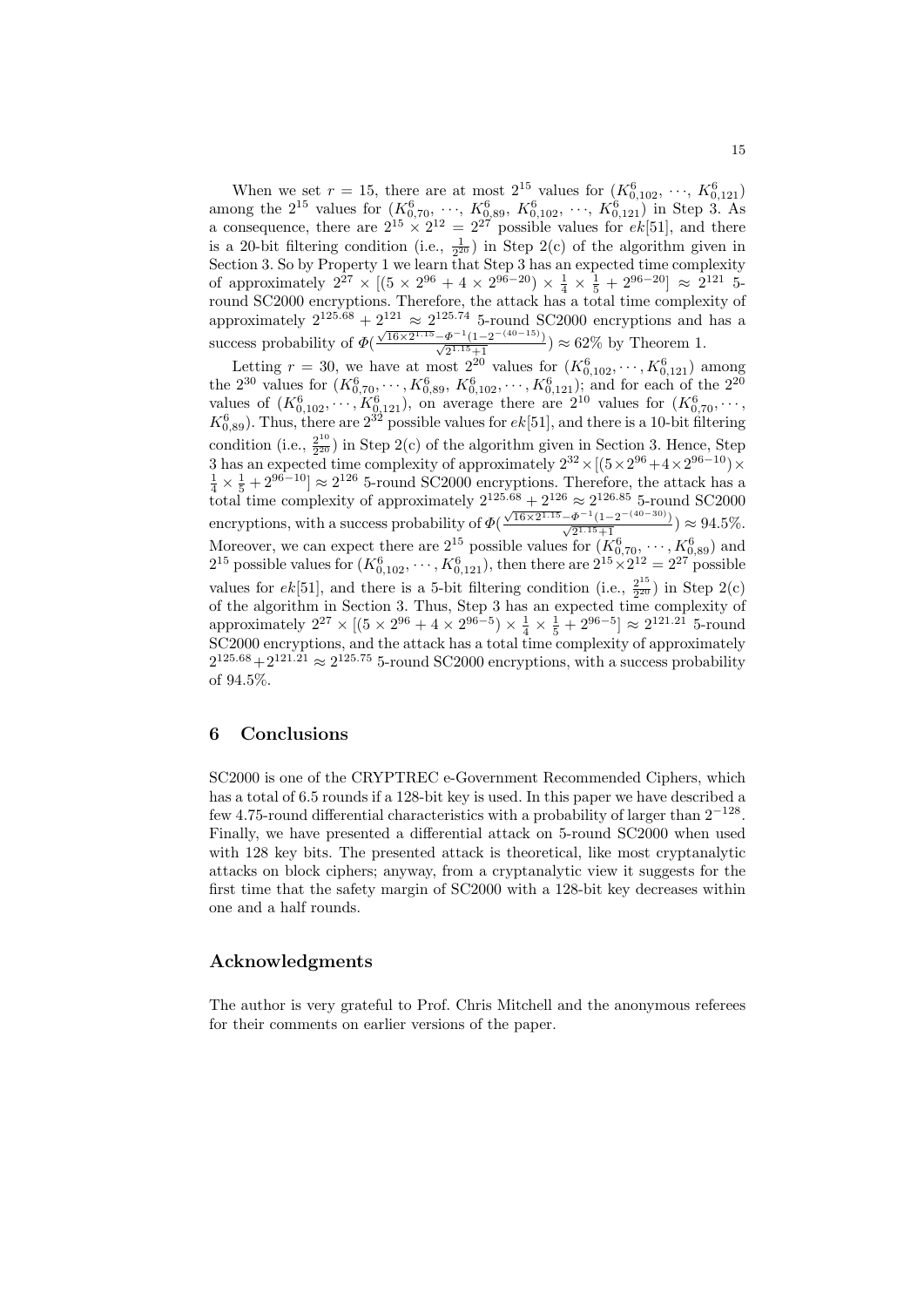## **References**

- 1. Lu, J.: Differential attack on five rounds of the SC2000 block cipher. In Bao, F., Yung, M., Lin, D., Jing, J. (eds.), INSCRYPT 2009. LNCS, vol. 6151, pp. 50–59. Springer, Heidelberg (2010).
- 2. Shimoyama, T., Yanami, H., Yokoyama, K., Takenaka, M., Itoh, K., Yajima, J., Torii, N., Tanaka, H.: The block cipher SC2000. In: Matsui, M. (ed.) FSE 2001. LNCS, vol. 2355, pp. 312–327. Springer, Heidelberg (2002)
- 3. Fujitsu Laboratories, http://jp.fujitsu.com/group/labs/en/techinfo/techno te/crypto/sc2000.html
- 4. Cryptography Research and Evaluatin Committees CRYPTREC Report 2002. Available at http://www.ipa.go.jp/security/enc/CRYPTREC/index-e.html
- 5. Biham, E., Shamir, A.: Differential cryptanalysis of the Data Encryption Standard. Springer-Verlag (1993).
- 6. Raddum, H., Knudsen, L.R.: A differential attack on reduced-round SC2000. In: Vaudenay, S., Youssef, A. (eds.) SAC 2001. LNCS, vol. 2259, pp. 190–198. Springer, Heidelberg (2001)
- 7. Biham, E., Dunkelman, O., Keller, N.: New results on boomerang and rectangle attacks. In: Daemen, J., Rijmen, V. (eds.) FSE 2002. LNCS, vol. 2365, pp. 1–16. Springer, Heidelberg (2002)
- 8. Wagner, D.: The boomerang attack. In: Knudsen, L.R. (ed.) FSE 1999. LNCS, vol. 1636, pp. 156–170. Springer, Heidelberg (1999)
- 9. Kelsey, J., Kohno, T., Schneier, B.: Amplified boomerang attacks against reducedround MARS and Serpent. In: Schneier, B. (Ed.), FSE 2000. LNCS, vol. 1978, pp. 75–93. Springer, Heidelberg (2000)
- 10. Biham, E., Dunkelman, O., Keller, N.: The rectangle attack rectangling the Serpent. In: Pfitzmann, B. (ed.) EUROCRYPT 2001. LNCS, vol. 2045, pp. 340– 357. Springer, Heidelberg (2001)
- 11. Dunkelman, O., Keller, N.: Boomerang and rectangle attacks on SC2000. In Proceedings of the Second Open NESSIE Workshop, 2001.
- 12. Yanami, H., Shimoyama, T., Dunkelman, O.: Differential and linear cryptanalysis of a reduced-round SC2000. In: Daemen, J., Rijmen, V. (eds.) FSE 2002. LNCS, vol. 2365, pp. 34–48. Springer, Heidelberg (2002)
- 13. Matsui, M.: Linear cryptanalysis method for DES cipher. In: Helleseth, T. (ed.) EUROCRYPT 1993. LNCS, vol. 765, pp. 386–397. Springer, Heidelberg (1994)
- 14. Biham, E., Shamir, A.: Differential cryptanalysis of DES-like cryptosystems. In: Menezes, A., Vanstone, S.A. (eds.) CRYPTO 1990. LNCS, vol. 537, pp. 2–21. Springer, Heidelberg (1990)
- 15. National Institute of Standards and Technology (NIST), Data Encryption Standard (DES), FIPS-46 (1977)
- 16. Murphy, S.: The cryptanalysis of FEAL-4 with 20 chosen plaintexts. Journal of Cryptology, 2(3), 145–154 (1990)
- 17. Shimizu, A., Miyaguchi, S.: Fast data encipherment algorithm FEAL. In Chaum, D., Price, W.L. (eds.), EUROCRYPT 1987. LNCS, vol. 304, pp. 267–278. Springer, Heidelberg (1988)
- 18. Handschuh, H., Naccache, D.: SHACAL. In: Proceedings of the First Open NESSIE Workshop (2000)
- 19. Biham, E., Shamir, A.: Differential cryptanalysis of DES-like cryptosystems. Journal of Cryptology 4(1), 3–72 (1991)

16